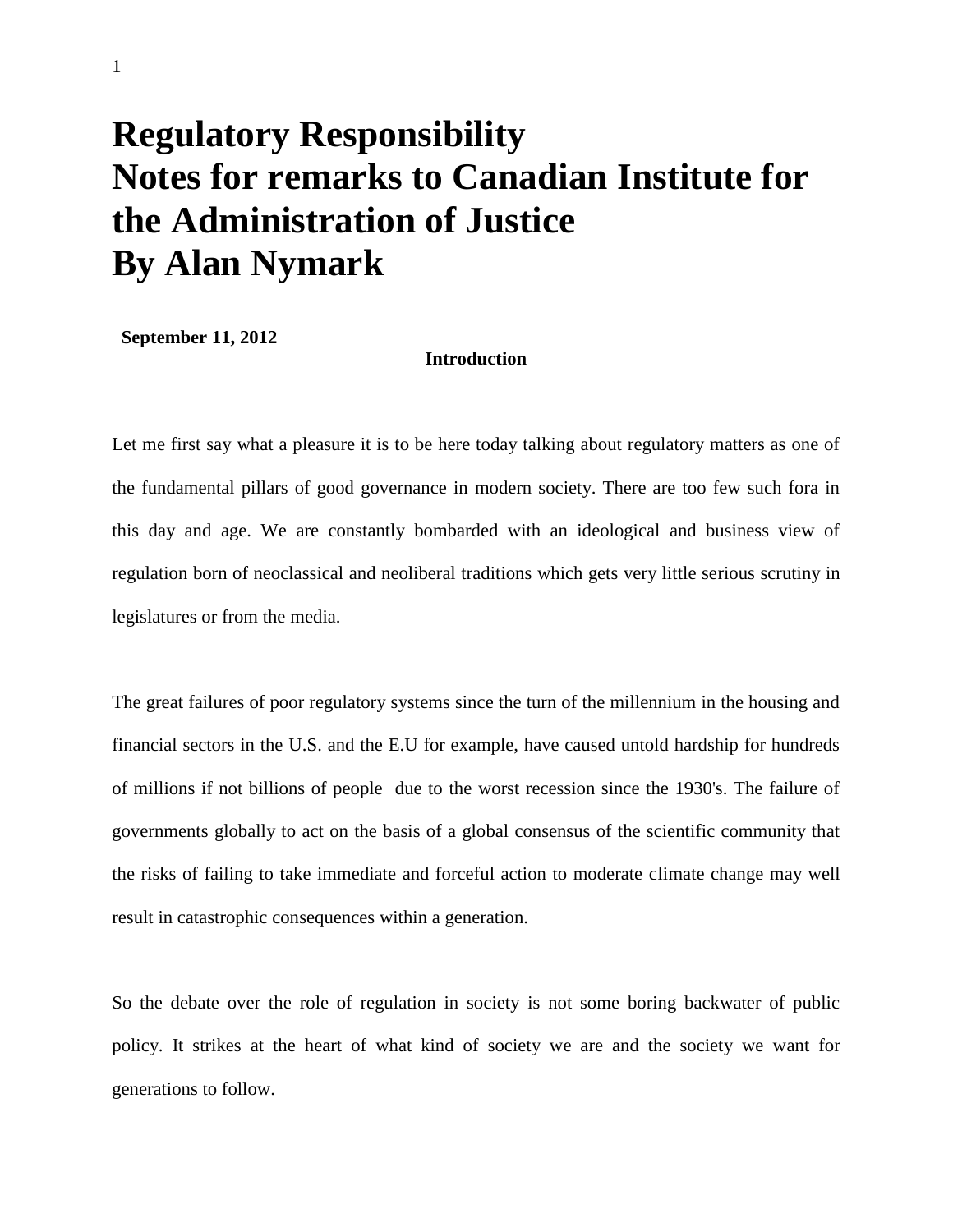### **I Regulatory System is at Risk**

The first point I want to underline is that the system within which this drama plays out is , if not broken, is seriously at risk. Perhaps to over-generalize:

- Ideology too often trumps evidence
- Morality and social justice lose out to efficiency
- Business has an inside seat of influence
- Economics loses to the market
- Regulators are starved for resources , and
- Civil Society is ignored if not demonized.

These are not small issues. Given time constraints, perhaps we can pick up on some of these themes in the discussion period. However let me at least posit that in many jurisdictions these shortfalls are seriously affecting the public trust. The work of the Pew Centre and Ekos document this decline in public trust and the link to the shift from public to private interests in public policy. Whether in the fields of health and safety, financial soundness , sustainability or growth and competitiveness, we are seeing the public expressing less confidence in governments' ability to solve long term systemic issues. Regulatory governance has to accept its share of responsibility for this decline in public trust ; and, to tell the public what it plans to do about it.

#### **II The Public Trust and Regulatory Dogma**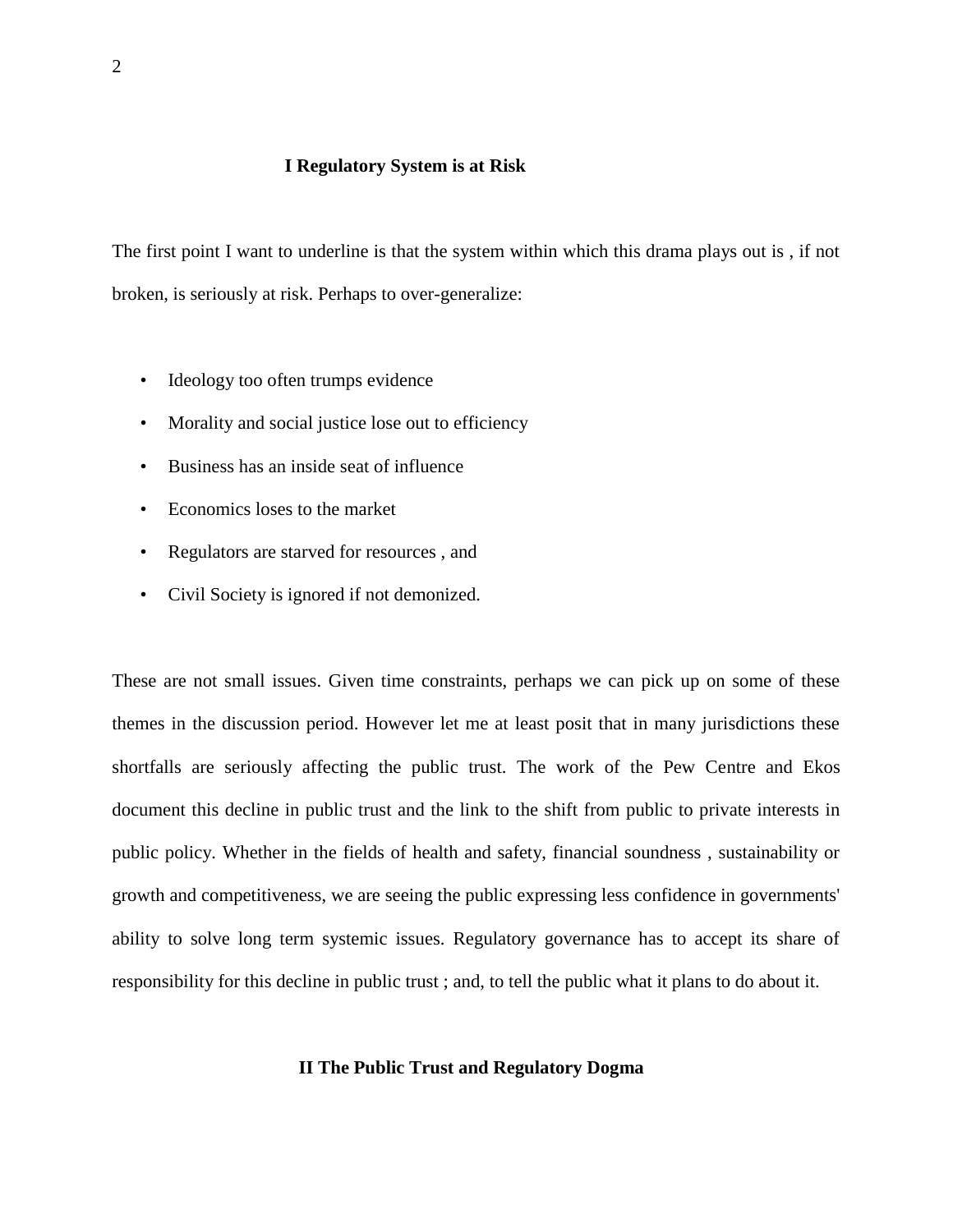My second point is more a matter of execution.

I am a fan of the Danish filmmaker Lars Von Trier. He created a style of filmmaking in the mid nineteen nineties called Dogme 95. Essentially he captured the essence of filmmaking, reduced the "rules" or "conventions" to a minimum and let filmmakers create within those constraints. Good technique perhaps in filmmaking, not so much in guarding the public good. Having canvassed OECD countries to compare regulatory regimes, a colleague Jessica Edge and I drew 10 operating principles for modern regulatory systems which one might call Dogme 2012.

We developed these principles at some length in a paper for The School of Public Policy and Administration at Carleton University:

- 1. Regulatory programs must be broad in scope and a priority at the highest levels of government.
- 2. Regulation should be results oriented, effective and respond quickly to new issues and emerging concerns.
- 3. Regulation must be cost-efficient.
- 4. Regulators must take into account potential risks and their possible unintended impacts.
- 5. Regulation must avoid duplication and inconsistency intra and inter-jurisdictionally
- 6. Regulation must consider the international context
- 7. Regulation must be transparent and involve meaningful input from stakeholders.
- 8. Regulations must be regularly and systematically reviewed.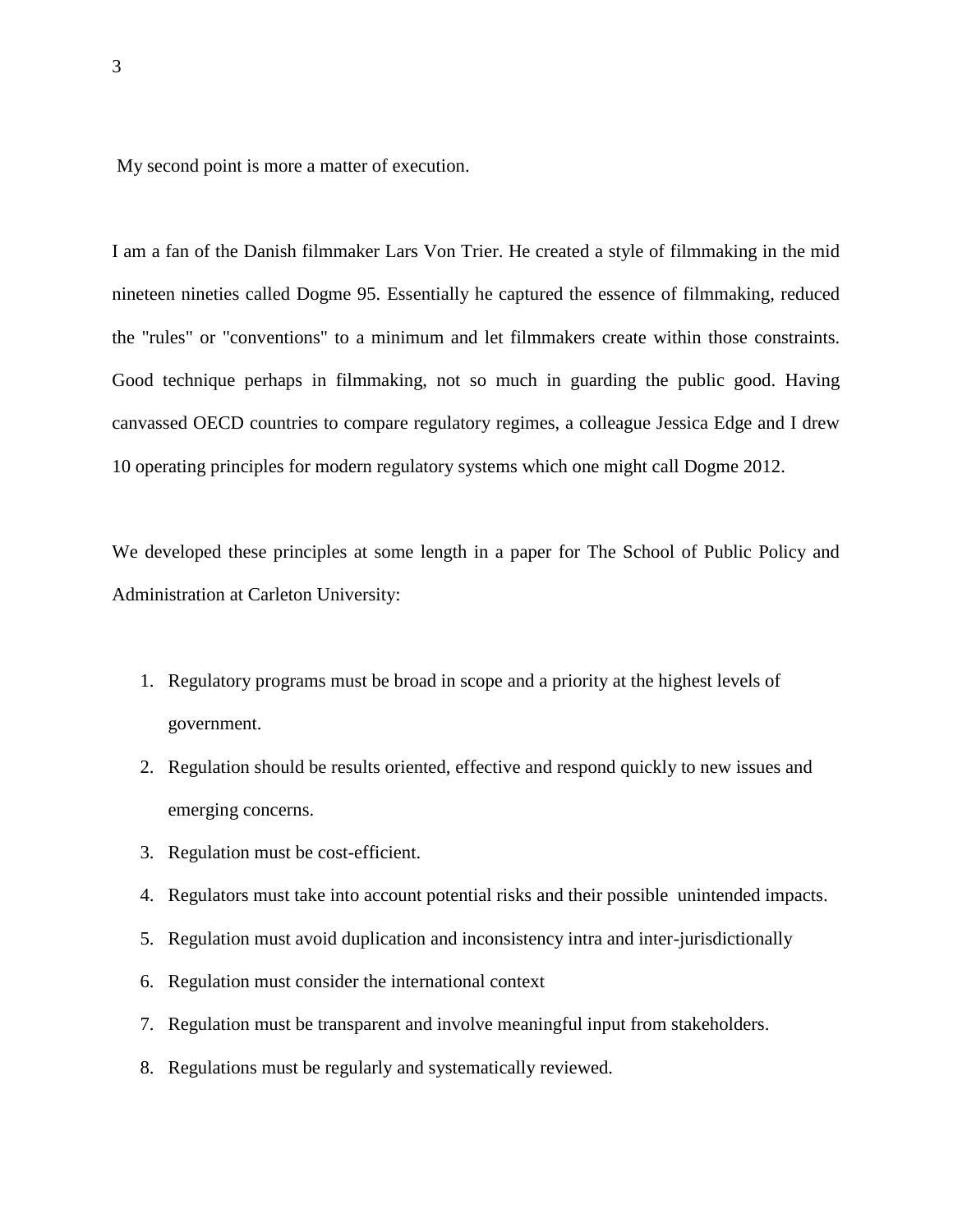- 9. There must be an adequate number of regulatory staff with sufficient training and expertise.
- 10. The choice of regulatory instrument is critical and should be transparently assessed.

Easily said, more difficult in execution. I would suggest we might gain consensus around such a list of operational principles. But do we have any idea where we stand in Canada on how well we perform against each of these principles ? We certainly have had our share of reports and task forces on the issue of regulatory reform, especially from the perspective of streamlining and red tape reduction. In this context, I would highlight a very positive effort called World Class Regulator at Environment Canada to strengthen the process to select, develop and implement regulatory instruments . This project has just begun reporting out on their website this summer. Perhaps it would be helpful if we had an independent assessment of measurable performance and a transparent accountability framework which is regularly reported out and debated in legislatures and parliaments.

The OECD has produced over the last 20 years three sets of common principles for regulatory systems among its membership. Having declared performance to be "I'm all right Jack " just before the financial crash in 2007, the OECD has just released an update of their principles in 2012. While maintaining a strong neoclassical framework it broadens the purposes of regulation beyond a market-based competitive framework and calls for greater monitoring, transparency and accountability as well as a "whole of government" approach. My colleague Dr. Tamara Krawchenko at the Regulatory Governance Initiative at Carleton has done a good job of comparing Canadian regulatory performance against this new set of OECD principles. As they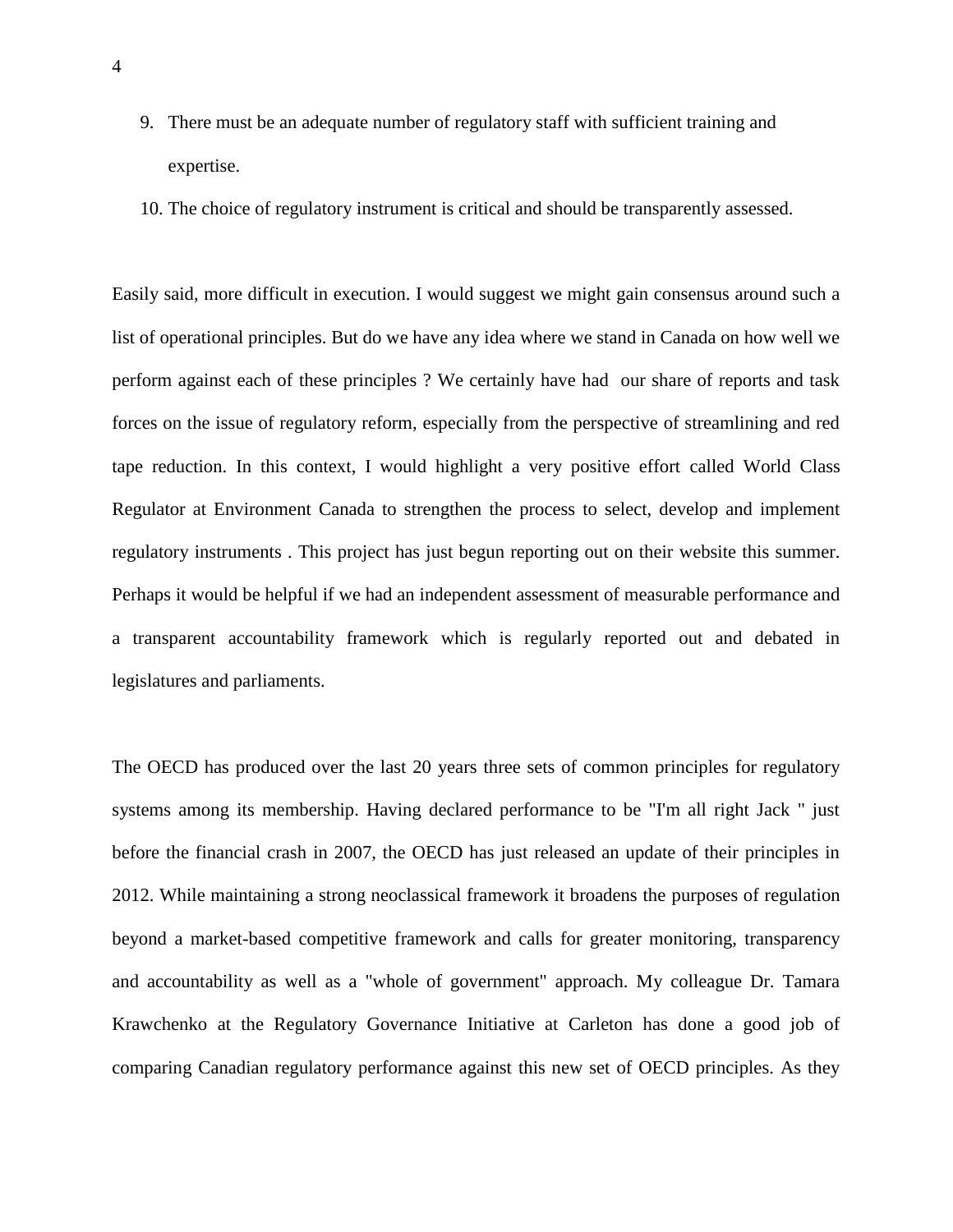are just hot off the press, it will be interesting to see how jurisdictions in Canada and elsewhere adjust their regulatory systems to meet this proposed new international framework.

Before I leave my second point. let me emphasize three elements of these principles which I think in Canada are, in my judgment, contributing to a growing lack of public trust:

- 1. Evidence-based decision-making. The quality of analysis around instrument choice, effectiveness and cost/benefit should be the foundation of good regulation. Without major improvement in our analytical capacity and transparency around evidence, we are playing into the hands of ideology-based decisions and blurring of the public interest. This debate over the value of evidence was stormy in the Bush administration and there are clearly signs of it tainting the regulatory environment in Canada. Allan Gregg has recently presented a brilliant analysis of this "assault on reason" in many jurisdictions and the implications for democracy.
- 2. It is the public good at stake here. Narrow, private or regional and sectoral interests often have powerful voices to influence the policy and regulatory processes. Consultation and engagement is not seen as a priority in many jurisdictions, more a matter of lip-service than conviction and innovation. Public trust and confidence in governmental institutions demands respect for due process, openness, engagement and a laser-like identification with the public good, while considering the private interests at stake.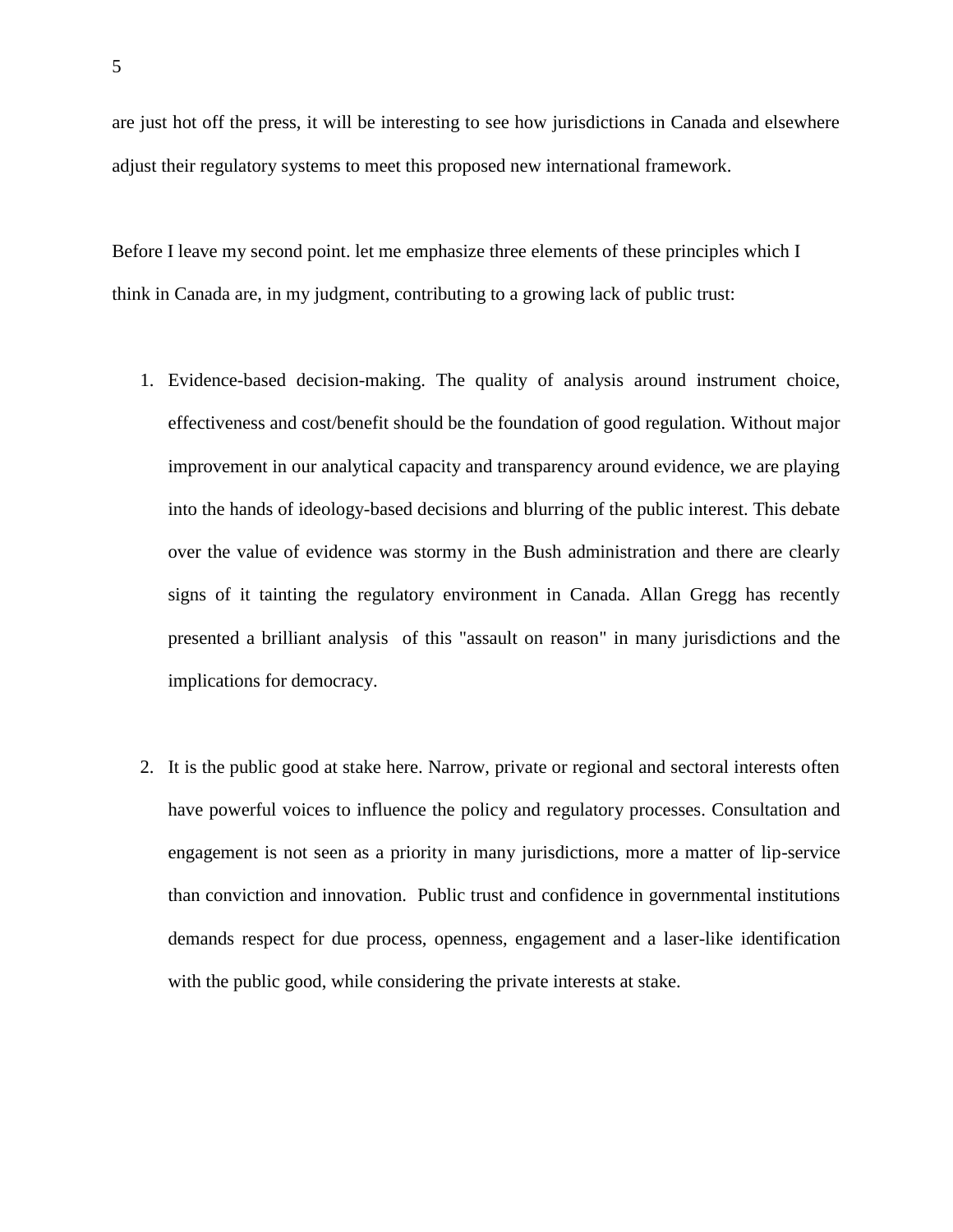3. These are complex issues. They require a professional cadre of public servants who are attracted, trained and retained to conduct research, analysis and public consultations and of course legal drafting in which the public can have confidence. The knowledge base of our regulatory system is at risk. Our universities could help more. I am talking about the larger standing of a critical segment of our public service which in many jurisdictions would appear to be under siege rather than celebrated. Where do we stand in this regard especially in this era of fiscal restraint? Do we have a robust plan to strengthen our regulatory community ? How do we measure that ?

#### **III Well-being and the public trust**

My third and final point is the nature and design of the decision-making process itself and its impact on public trust. We are all aware that to pursue a long list of priorities is a recipe for confusion and lack of progress. On the other hand, to pursue a particular priority such as efficiency or cost minimization to the exclusion of others or in an overly narrow context risks winning the battle but losing the war. These are lessons well rehearsed in the field of policy development. I believe our approach to regulatory governance would benefit from a similar process of situating regulatory matters more firmly within the array of public policy instruments and in a real world context as seen by the public. The public interest is often broadly based and related to the concept of well-being. Too often our analysis is tied to traditional income related measures. Ben Bernanke has raised this issue in three important speeches in the last two years reminding us that that even in neo-classical economics, public welfare is much broader than income. Increasingly alternative measures of well-being are becoming available and reliable.